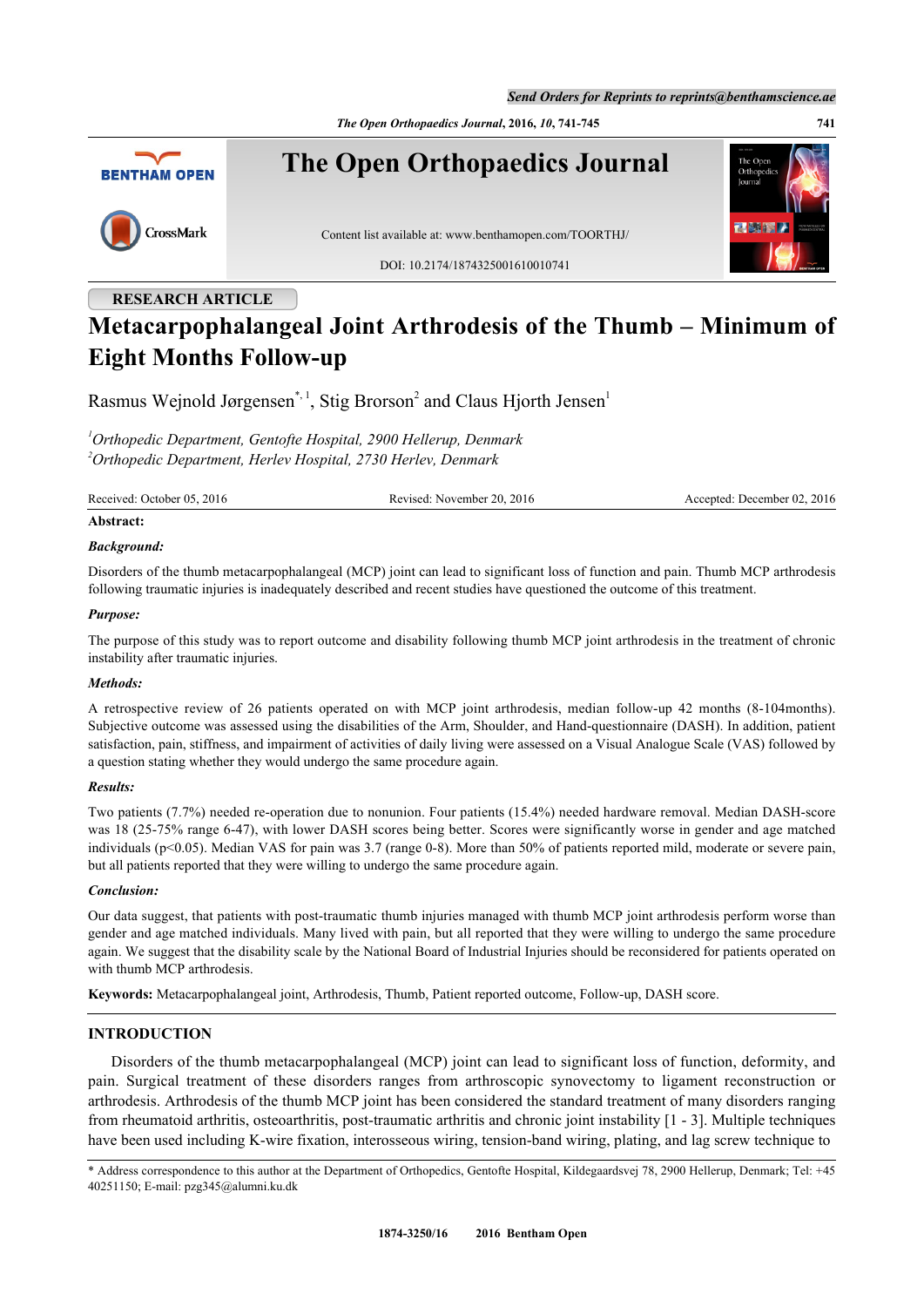obtain osseous fusion [\[4](#page-4-2) - [8\]](#page-4-3). However, a recent study has questioned the patients' satisfaction and subjective outcome following thumb MCP joint arthrodesis [\[9](#page-4-4)].

The National Board of Industrial Injuries (NBII) in Denmark published the first national permanent injury rating list in 1979. Since then 6 editions have followed. At present time the disability following arthrodesis of the thumb MCP joint is categorized as <5% and not economically or otherwise compensated for while instability of the MCP joint, for example, equals 5% disability [[10\]](#page-4-5).

The aim of this study was to assess the disability following thumb MCP joint arthrodesis by evaluating outcome following arthrodesis due to traumatic injuries with chronic instability and pain.

# **MATERIALS AND METHODS**

#### **Inclusion and Exclusion Criteria**

<span id="page-1-0"></span>A retrospective review of 99 patients operated between January 2007 and June 2015 with thumb MCP joint arthrodesis was performed. 26 of 99 patients met the inclusion criteria of post-traumatic joint instability and pain. 73 patients were excluded due to pre-operative diagnosis of rheumatoid arthritis, multi-joint involvement or other nontraumatic conditions. There were no cases of bilateral involvement (Fig. **[1](#page-1-0)**).



**Fig. (1).** Flowchart of patients included in the study. Flowchart over the patients included in the subjective (n=21) and objective (n=26) analysis.

#### **Demographics**

26 patients met inclusion criteria. The median follow up was 42 months (range 8-104 months). There were 11 men and 15 women. The median age at the time of the follow-up was 55 years (range 31-74 years). The dominant hand was involved in 9 cases (47.9%, n=19). The pre-operative diagnosis was post-traumatic chronic joint instability and pain.

Reference material was found in a Norwegian study of normative values of the DASH-score in Norway. 2800 DASH questionnaires were sent to random individuals in such a way that they included 200 men and 200 women in each age decade from 20 to 80 years and older [[11](#page-4-6)]. Each of our patients and the respective DASH-value in this study was matched with the median of the normative material for gender and age decade. As scores were not normally distributed, the median was used instead of the mean.

## **Patient Reported Outcome Measures (PROM)**

The Danish DASH-questionnaire [\[12,](#page-4-7) [13\]](#page-4-8) was completed. It includes 30 questions concerning disability and symptoms and an optional section regarding music/sport. The DASH questionnaire is designed to evaluate physical function and symptoms in patients with musculoskeletal disorders of the upper limb. The scores range from 0 to 100,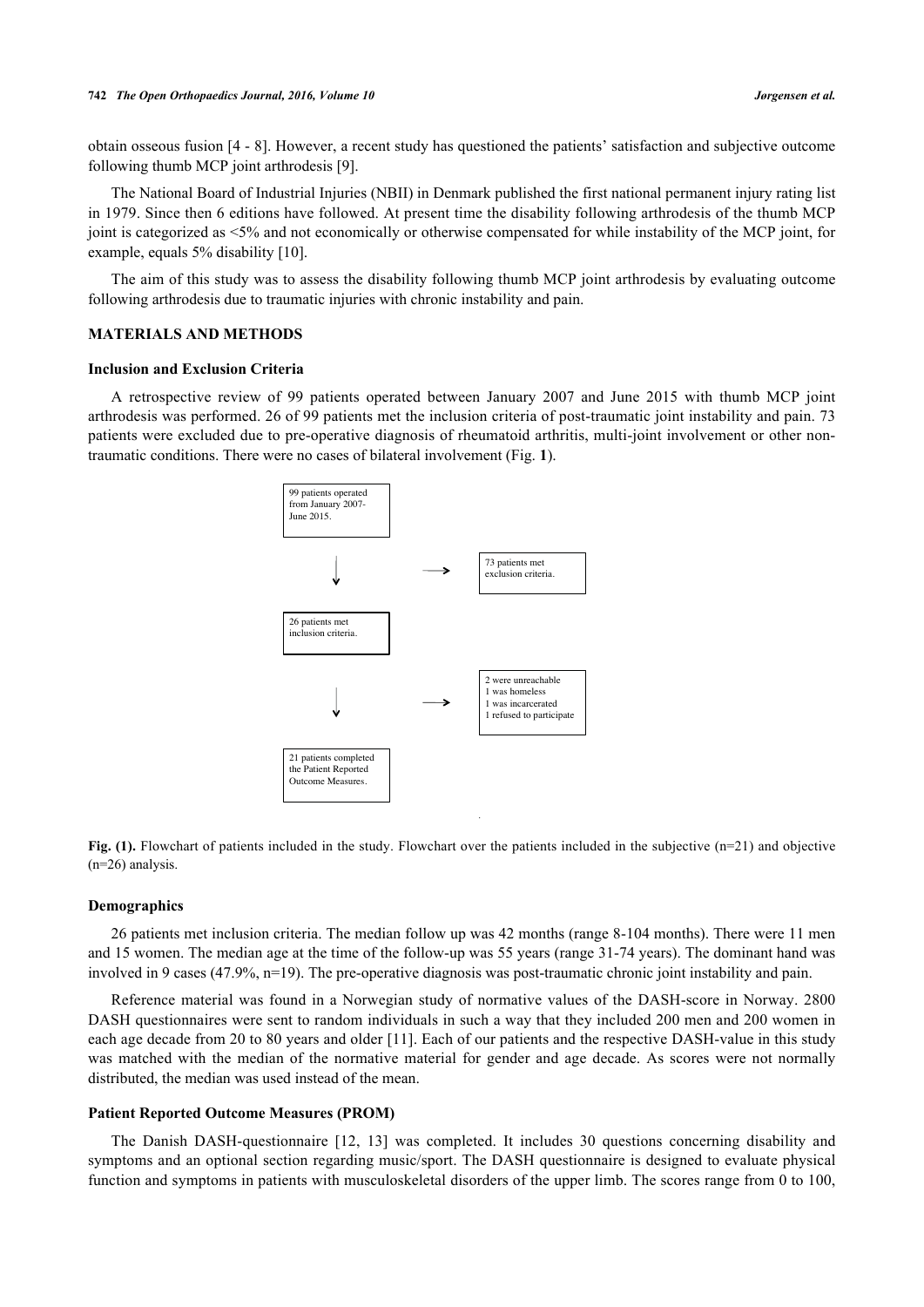where 0 is no disability and 100 is extreme disability.

The patients were also asked to rate their overall satisfaction, pain, stiffness, and impairment of activities of daily living (ADL) on a Visual Analogue Scale (VAS) [[14](#page-4-9)]. Together with an additional question if they would agree to undergo the same procedure again [[9\]](#page-4-4).

PROMs were used as subjective outcome measures of the patients' quality of life following thumb MCP joint arthrodesis.

## **Statistical Analyses**

PROMs were statistically tested with a significance level of 5%. A chi-square goodness of fit test was performed revealing that data were not normally distributed (p<0.05%). Therefore, non-parametric statistics was applied. A Mann-Whitney U test was performed with significance value of 0.05 (5%).

The National Committee on Health Research approved the study and all patients signed consent forms.

## **RESULTS**

Twenty-four of 26 patients (92.3%) were operated with plate fixation technique. Two patients (7.7%) were operated with Kirschner-wire fixation. There were no cases of postoperative infection. Two patients (7.7%) needed repeat surgery for the lack of optimal positioning and continuous instability and pain. After re-operating these patients they were both satisfied and bony union was confirmed radiographically. Four patients (15.4%) needed hardware removal. The operating surgeon evaluated their patients with plain radiograph of the hand 5 weeks post-operatively. There were no non-unions at the end of treatment.

# **Patient Reported Outcome Measures**

For the analysis of patient outcome, 21 out of 26 patients responded. Five patients did not respond, 3 of whom were lacking contact information, 1 had a history of alcohol abuse and was homeless, 1 was imprisoned, and 1 refused to participate for unknown reasons. DASH scores ranged from 3 to 60 points (Table **[1](#page-2-0)**). The median DASH-score was 18 (interquartile range, IQR 6-47). One of the patients who did not respond was one of the two cases who needed reoperation. The second patient who needed re-operation scored below the median DASH score. Twelve patients (57%) answered that they had moderate to severe difficulty with the ability to open a new jar, write, turn a key, prepare a meal, or make a bed. 6 patients reported mild pain, 5 patients reported moderate pain and 3 patients severe pain in their arm, shoulder or hand at follow-up. The Mann-Whitney U test showed DASH scores for the included patients were significantly higher than the age and gender matched controls indicating increased disability as compared to the control group ( $p$  < 0.05).

Median VAS scores for impairment of activities of daily living, pain, satisfaction, and mobility of the thumb were 3.2, 3.7, 7.8, and 5.1 respectively (Tabel **[1](#page-2-0)**). When asked whether the patient would undergo the same operation again knowing the end result, nineteen of 21 agreed, two did not respond. No patients regretted the operation.

## **DISCUSSION**

Previously studies have suggested that thumb MCP joint arthrodesis is safe and provides good pain relief and functional results with few complications [[1,](#page-4-0) [5,](#page-4-10) [6](#page-4-11)]. Several techniques have been suggested including intermedullary interlocking devices with a two component compression screw system, K-wire fixations with one or two K-wires for optimal positioning and stability, plate fixation with cup and cone technique and multiple screws, and cannulated compression screws. Regardless of the techniques good patient satisfaction and good results with few complications and infections have been reported [[4,](#page-4-2) [5,](#page-4-10) [8,](#page-4-3) [15](#page-4-12)]. This is presumably the reason that the disability following thumb MCP arthrodesis is categorized <5% by the NBII.

Most studies, however, focus mainly on bony union, surgical complications, and infections as parameters of success.

<span id="page-2-0"></span>A recent study by Røkkum *et al.* has questioned the patient-satisfaction following thumb MCP joint arthrodesis for post-traumatic conditions [[9\]](#page-4-4). They reported that thirty-seven of 46 patients (80%) experienced difficulties with one or more specific activities such as slicing bread, using scissors, opening jars, handling small or heavy objects, writing, using a keyboard, or writing messages on a mobile phone [\[9](#page-4-4)].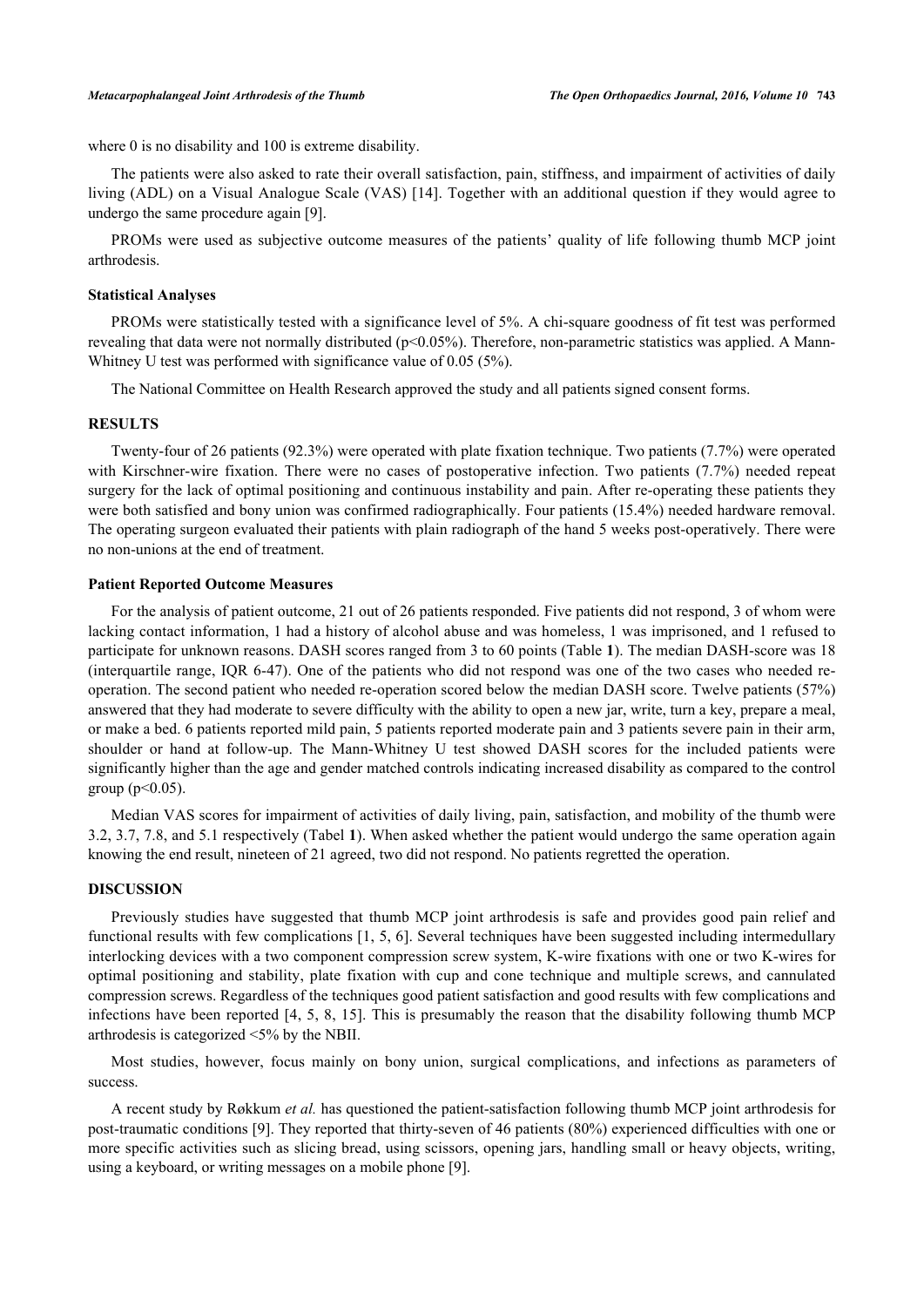|                                 | Median | Range    | Interquartile range | Intepretation        |
|---------------------------------|--------|----------|---------------------|----------------------|
| $DASH score (n=21)$             | 18     | $3 - 60$ | $7 - 47$            | 0-100 least is best  |
| VAS, impairment of ADL $(n=19)$ | 3.2    | $0 - 8$  | 1-3                 | $0-10$ least is best |
| VAS, pain $(n=19)$              | 3.7    | $0 - 8$  | 1-5                 | $0-10$ least is best |
| VAS, satisfaction $(n=19)$      | 7.8    | $2 - 10$ | $7 - 10$            | 0-10 highest is best |
| VAS, mobility of thumb $(n=19)$ |        | $0 - 10$ | $4-6$               | 0-10 highest is best |

**Table 1. Patient Reported Outcome Measures (PROM). Showing Disabilities of the Arm, Shoulder, and Hand-questionnaire scores (DASH-scores) and Visual Analogue Scale scores (VAS-scores). ADL, Activities of Daily Living.**

We report DASH values that are statistically higher (worse) than age and gender matched individuals with a significance level of 5%. These results suggest that our patients are worse off than their gender and aged matched controls. Our patients also reported mild, moderate or severe pain at follow-up in more than 50% of cases. These findings suggest that patients operated with thumb MCP arthrodesis following traumatic injury are living with some degree of disability compared to healthy individuals.

Despite these findings, all of our patients reported that they were willing to undergo the procedure again suggesting that no one regretted the operation. This indicates that patients are in fact happy about their choice of treatment. This also suggests that pre-operative conditions have been even more disabling than the post-operative result.

The NBII in Denmark categorizes thumb MCP injury and following arthrodesis as a permanent disability of less than 5% [\[10\]](#page-4-5). A clear description of what exactly a 5% permanent injury equals is not available as the permanent injury-rating list is historically composed from fractions of disability and are composed of subjective opinions of the disability following an injury. A cut-off value on a DASH score is not available, as the disability is not categorized from objective results of scientific studies but rather subjectively from expert opinions. As such it is not directly possible to address the question whether or not this categorization is fair. However, it is clear from our results, that this group of patients perform significantly worse than the general public [\[11](#page-4-6)] and that they do have some degree of disability. Reconsideration by the NBII of the categorization of patients operated with thumb MCP joint arthrodesis is warranted.

The external validity of this study is supported by a previous validation study of the DASH questionnaire in a Danish population by Herup, A. *et al.* [[16](#page-4-13)]. They conclude that the reproducibility of the DASH questionnaire is good and that DASH scoring is stable and reliable in a Danish patient population.

Limitations of this study include those inherent to a retrospective study and the relatively limited patient population. The pre-operative inclusion of only post-traumatic cases sets a limitation for the number of patients included. Even at a high-volume facility of hand surgery, this particular case is rather uncommon. Future assessments of pre-operative scores in a larger patient population may provide more safe estimates.

## **CONCLUSION**

We report that patients with post-traumatic thumb injuries managed with thumb MCP joint arthrodesis score significantly worse than gender and age matched individuals. More than 50% of cases report mild, moderate or severe pain, but all patients reported that they were willing to undergo the same procedure again. Two patients needed repeat surgery for lack of optimal positioning and continuous instability and pain. Four patients needed hardware removal. There were no non-unions at the end of follow-up. Reconsideration by the NBII of the categorization of patients operated with thumb MCP joint arthrodesis is warranted.

# **LIST OF ABBREVIATIONS**

| ADL         | $=$ | <b>Activities of Daily Living</b>                         |
|-------------|-----|-----------------------------------------------------------|
| <b>DASH</b> | $=$ | Disabilities of the Arm, Shoulder, and Hand-questionnaire |
| <b>MCP</b>  | $=$ | Metacarpophalangeal                                       |
| <b>NBII</b> | =   | The National Board of Industrial Injuries                 |
| <b>VAS</b>  | =   | Visual Analogue Scale                                     |
| <b>PROM</b> | =   | <b>Patient Reported Outcome Measures</b>                  |

# **INSTITUTIONAL REVIEW BOARD STATEMENT**

The study was reviewed and approved by the Committees on Health Research Ethics in the Capital Region of Denmark.